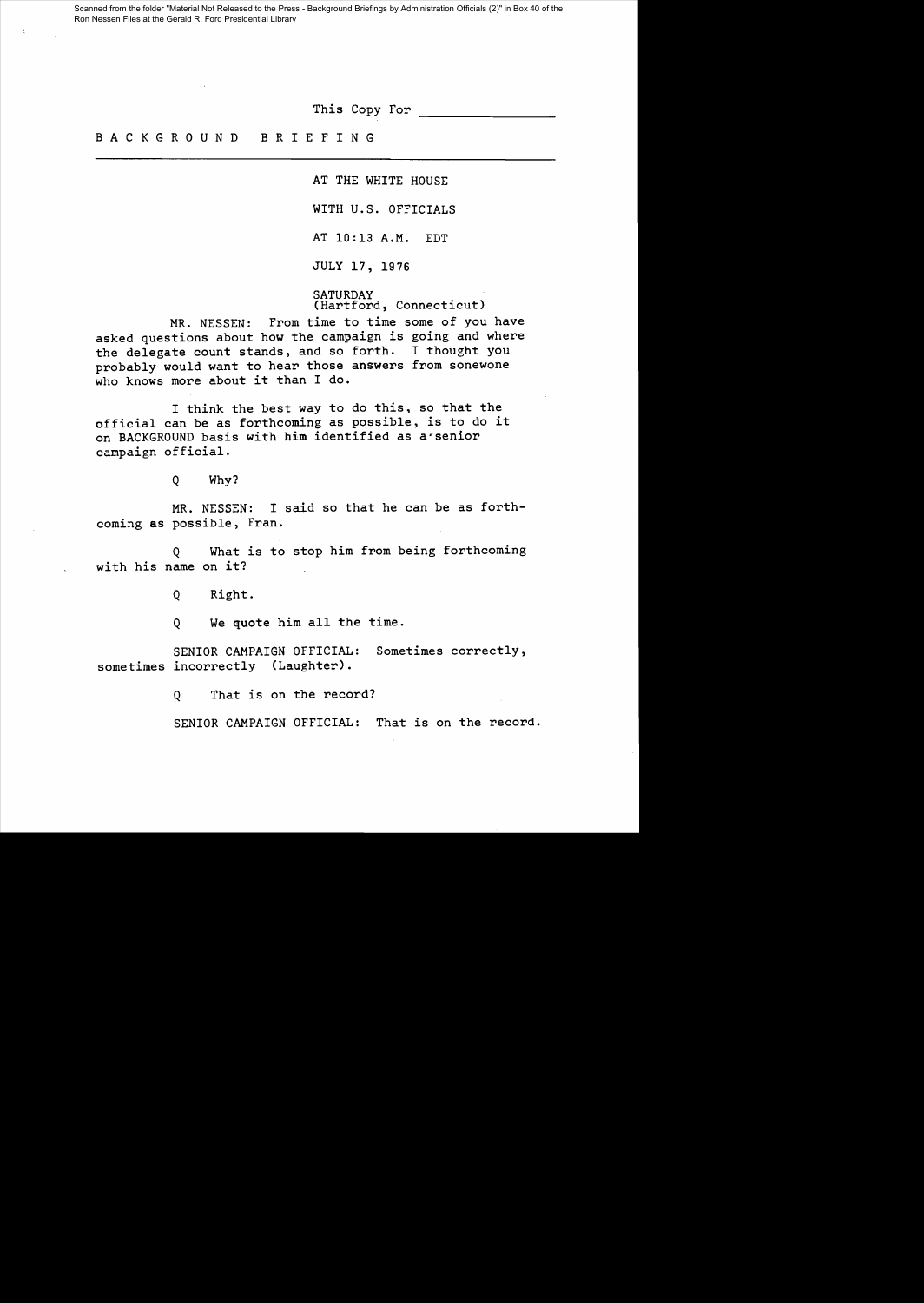Q Is that the only way you will do it?

SENIOR CAMPAIGN OFFICIAL. That is the way Mr. Nessen wants it. That is the way we will do it.

Q How do you feel about it?

SENIOR CAMPAIGN OFFICIAL: I agree with Mr. Nessen.

Q What about the PFC?

SENIOR CAMPAIGN OFFICIAL: We have no division in the campaign between the White House and the PFC Committee. We are sticking together.

Q You won't be overstrained with using your own name, will you?

SENIOR CAMPAIGN OFFICIAL: We will go on BAOK@ROUND, Helen.

I have no statement. I would say that we are not trying to take away from the Connecticut. Convention today. We feel this is one of the most important events of the primary campaign period for us because we feel that we will do very well here. Our goal is to take 35 delegates. We could end up with 33, but we are going to go after 35.

As of now, today, before the Connecticut Convention, we are at 1,068 delegates. Former Governor Reagan is at 1,000 delegates, so we feel that after today's Convention, we will be either at 1100 or 1103, which is sort of a magic number, we think, politically, for psychological reasons. We also think that next week, sometime, we are going to have another announcement for the press in terms of uncommitted-delegates that will come into our organization or into our count for Kansas City.

So, we are getting very close and this count that I am giving you does not include Hawaii, which we feel very good about, but are an uncommitted delegation by resolution of their Convention and includes no delegates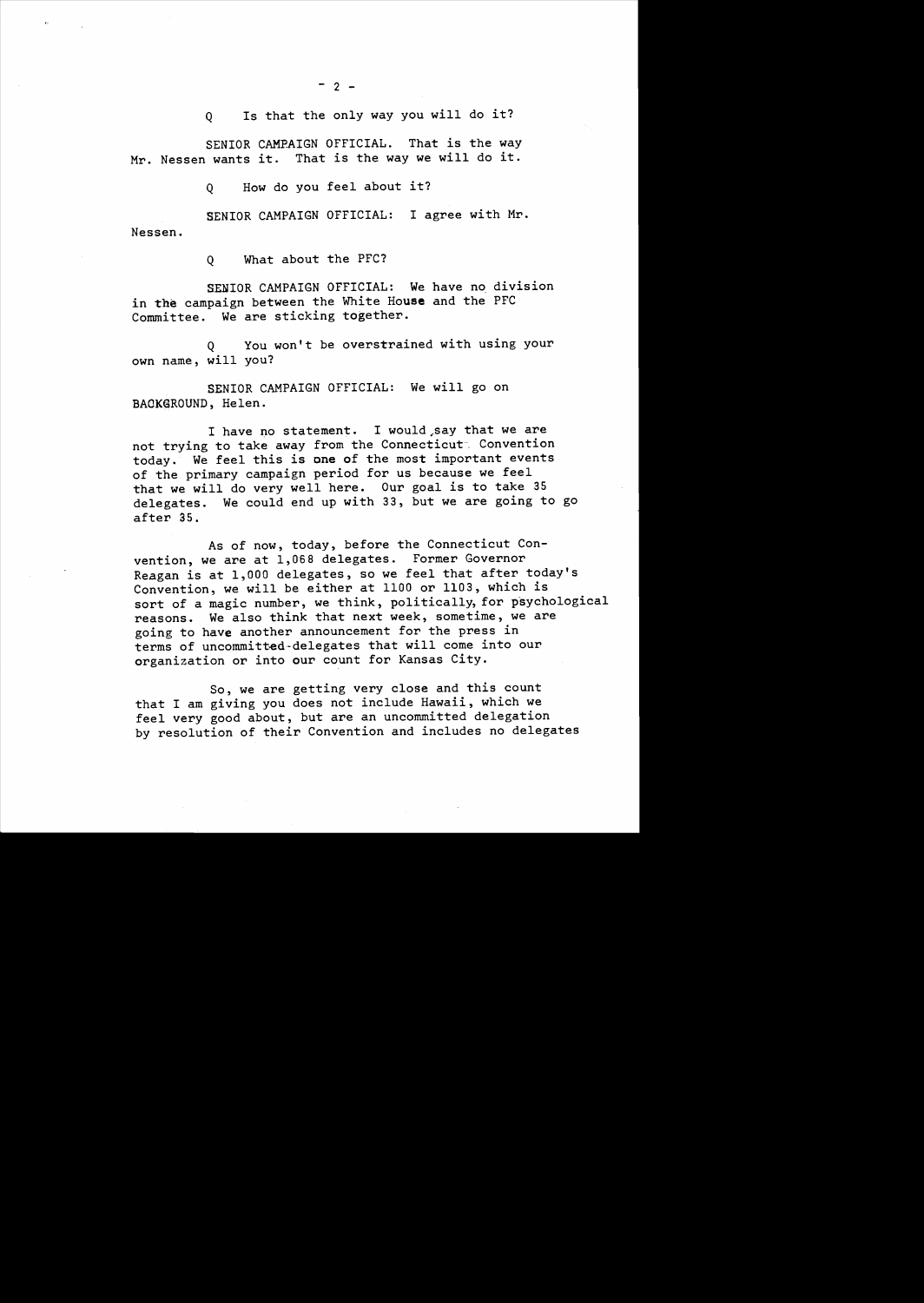out of Mississippi, which is the biggest other block of uncommitted delegates, which is about 30.

So, with that, if you have any questions, I will be glad to answer them.

Q Are you saying that next week, there is a possibility you could go over the top?

SENIOR CAMPAIGN OFFICIAL: No, I am saying that we will be very close next week.

MORE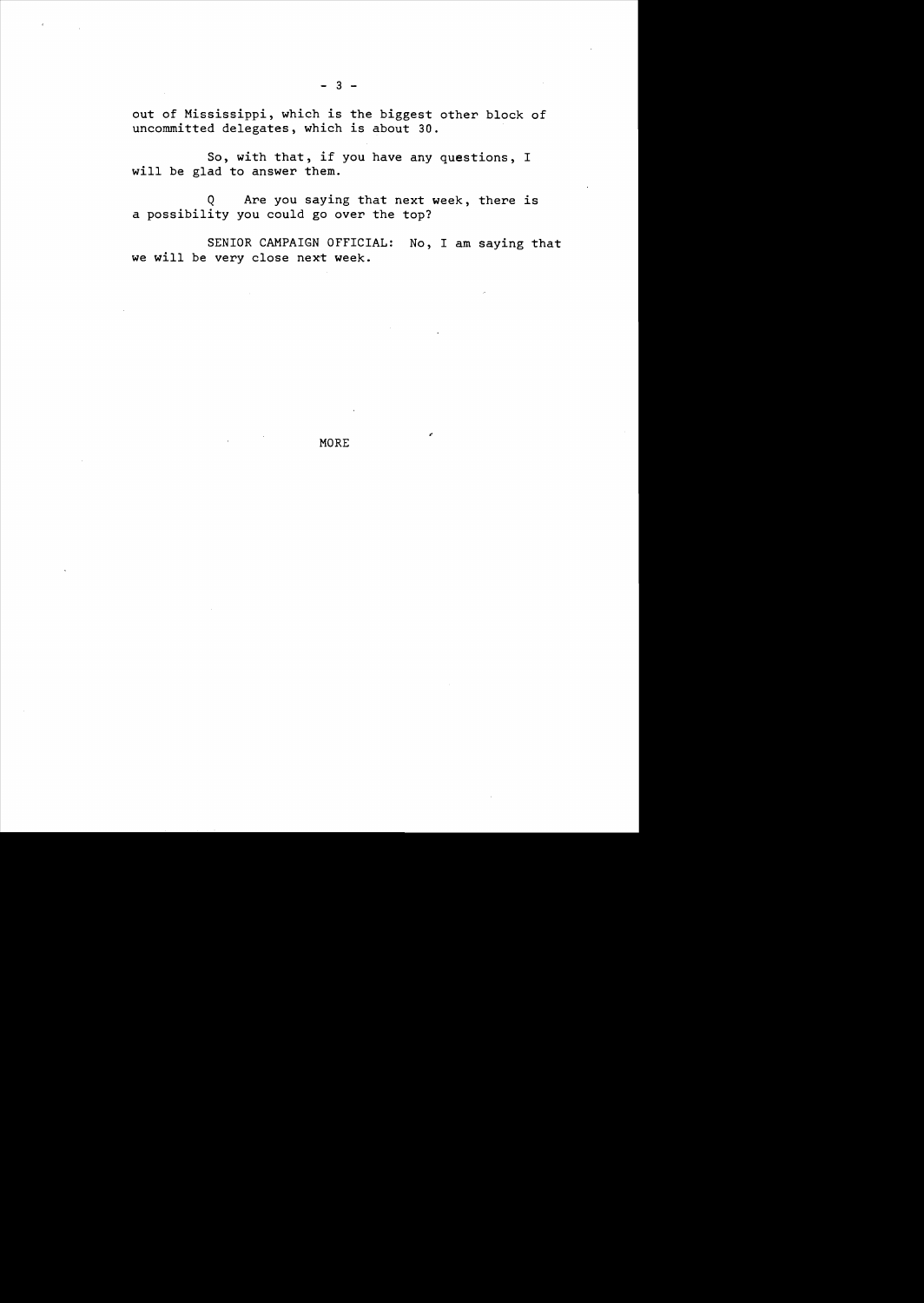$\%$  0  $\%$  How would you imagine to lose two here with each district electing three?

they are all by districts. Are they slated by districts? SENIOR CAMPAIGN OFFICIAL: We could lose three if

three. Q There are 17 slated at large and in slates of

SENIOR CAMPAIGN OFFICIAL: If you lost the district, you would lose three.

Q Which district do you anticipate losing?

SENIOR CAMPAIGN OFFICIAL: We don't anticipate losing any district.

Q Which district has the greatest possibility of being lost?

SENIOR CAMPAIGN OFFICIAL: I don't remember the number. Is it the third? I think it is, the third where Reagan would have the most strength. It is the one down by New York. The second?

Q\_':::@Do 'you "think "President Forduwill-have the --magic number before the convention?

SENIOR CAMPAIGN OFFICIAL; Yes, I think the President will have over 1130 delegates prior to going to Kansas City.

Q Where are those extras going to come from?

"

SENIOR CAMPAIGN OFFICIAL: All over the country, Bob, various States. We are not going to divulge that today.

Q Are they from uncommitteds?

SENIOR CAMPAIGN OFFICIAL: They will be from uncommitteds, yes.

 $- 4 -$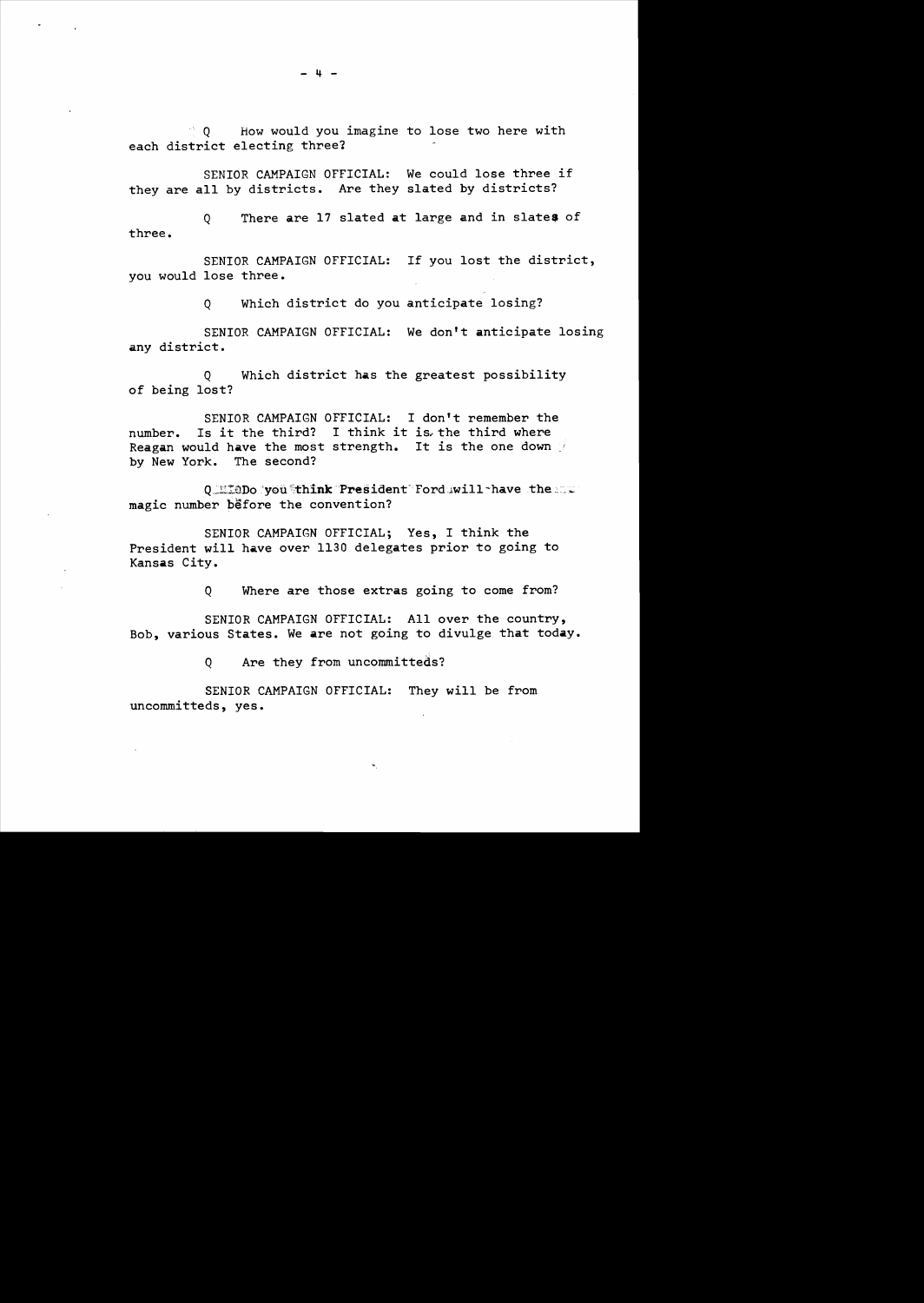Q How many do you think Reagan will get in New Jersey and Pennsylvania? How many new ones will he pry loose there?

SENIOR CAMPAIGN OFFICIAL: Based on what we have seen with his trip into East Pennsylvania-New Jersey, we doubt very much if he is going to pry any loose. We felt all along that he had some support in both of those States and he will probably get that support, but in our count we don't think that he is going to pry any loose. We think his trip has been very futile.

Q Do you count him as having any in·New Jersey?

SENIOR CAMPAIGN OFFICIAL Yes.

Q How many?

SENIOR CAMPAIGN OFFICIAL: I don't want to get into State-by-State counts. I might have to live with them.

Q What is going to happen next week at the White House? Those delegates that are coming to the White House to talk to the President, do you have any idea how that is going to run?

SENIOR CAMPAIGN OFFICIAL: No, I don't, no.

Q Who is coming?

Q Has there been a shift in the uncommitteds since the Monda1e ticket was formalized?

SENIOR CAMPAIGN OFFICIAL: No, I don't think that that has had any great bearing on the roughly 100 uncommitted delegates that are left. We have not seen it.

Q Have you sounded the Reagan forces out on Reagan taking the second place?

SENIOR CAMPAIGN OFFICIAL: No, we have not. There have been no discussions. To my knowledge there have been no discussions about the VicetPresidency at all.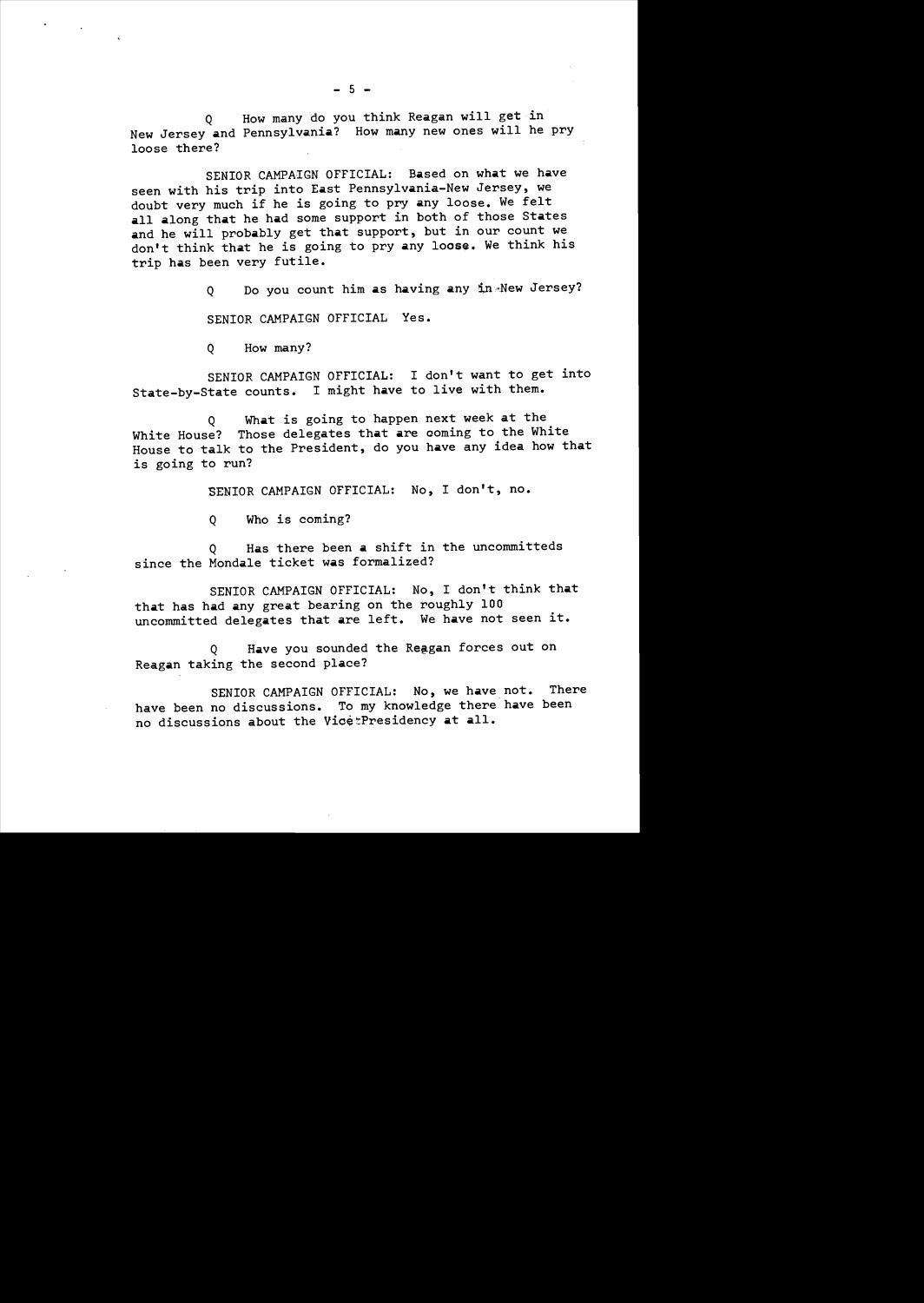Q: Are you going to get any in Utah today?

SENIOR CAMPAIGN OFFICIAL: The only opportunity we have in Utah would be Senator Garn, and I don't like his chances.

Q Once again, which Congressional district do you think is the weakest for the President?

SENIOR CAMPAIGN OFFICTAL: The one that borders New York. Is that the second or the third?

Q No, that is the fourth. I don't think that is the one you mean. Is it the one that is around New Haven?

SENIOR CAMPAIGN OFFICIAL: I=don't know.out?

Q Can you find out?

SENIOR CAMPAIGN OFFICIAL: Yes, we will find out.

Q Is the Democratic effort to make an issue out of the pardon of Mr. Reagan, saying that if he is nominated that won't be an issue for the Democrats affecting the uncommitted delegates?

SENIOR CAMPAIGN OFFICIAL: No, I don't think so. We don't sense in any way -- the only thing we can sense within the Republican Party, whether it be Reagan supporters or Ford supporters, is the fact that we feel that the nomination of Mondale gives us the good divisive point, something that we can discuss in the general election. Maybe Carter thinks it is a plus for him. We think it is also a plus for us.

Q Why?

SENIOR CAMPAIGN OFFICIAL: Because with the combination of Democratic platform and Carter embracing the Democrat platform in the nomination of Mondale, who is an established liberal, it gives us a division in the general election that we think that we can capitalize on.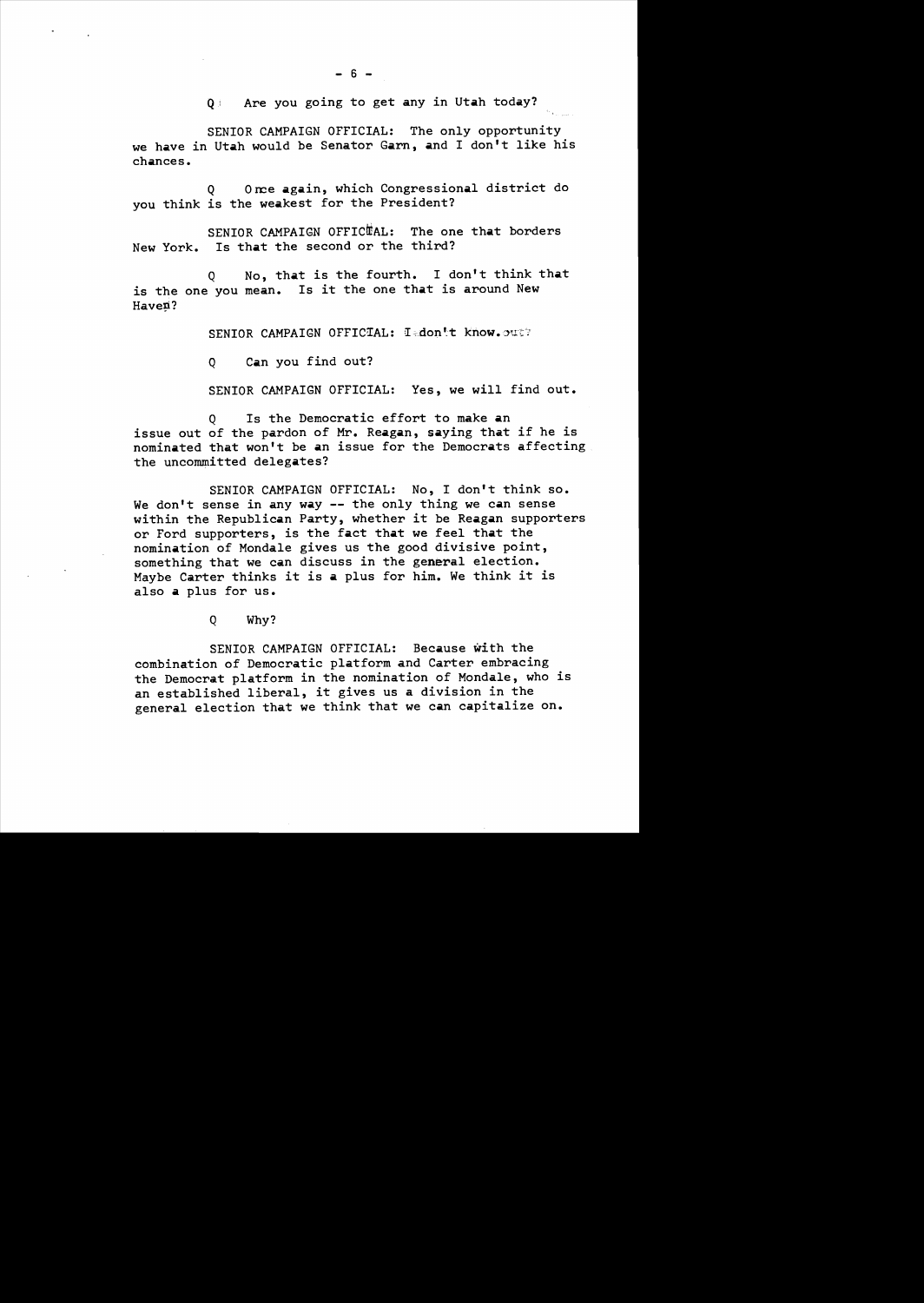Q Why? Do you think the people are not liberals?

SENIOR CAMPAIGN OFFICIAL: Every piece of research we have seen and part of the way that Carter got to where he is indicates to us that the majority of this country is moderate to liberal -- or moderate to conservative.

Q Are you saying then you can capitalize on the pardon?

SENIOR CAMPAIGN OFFICIAL: No, I am not saying that at all.

Q My question was about the pardon.

SENIOR CAMPAIGN OFFICIAL: I didn't understand your question. You will have to repeat it.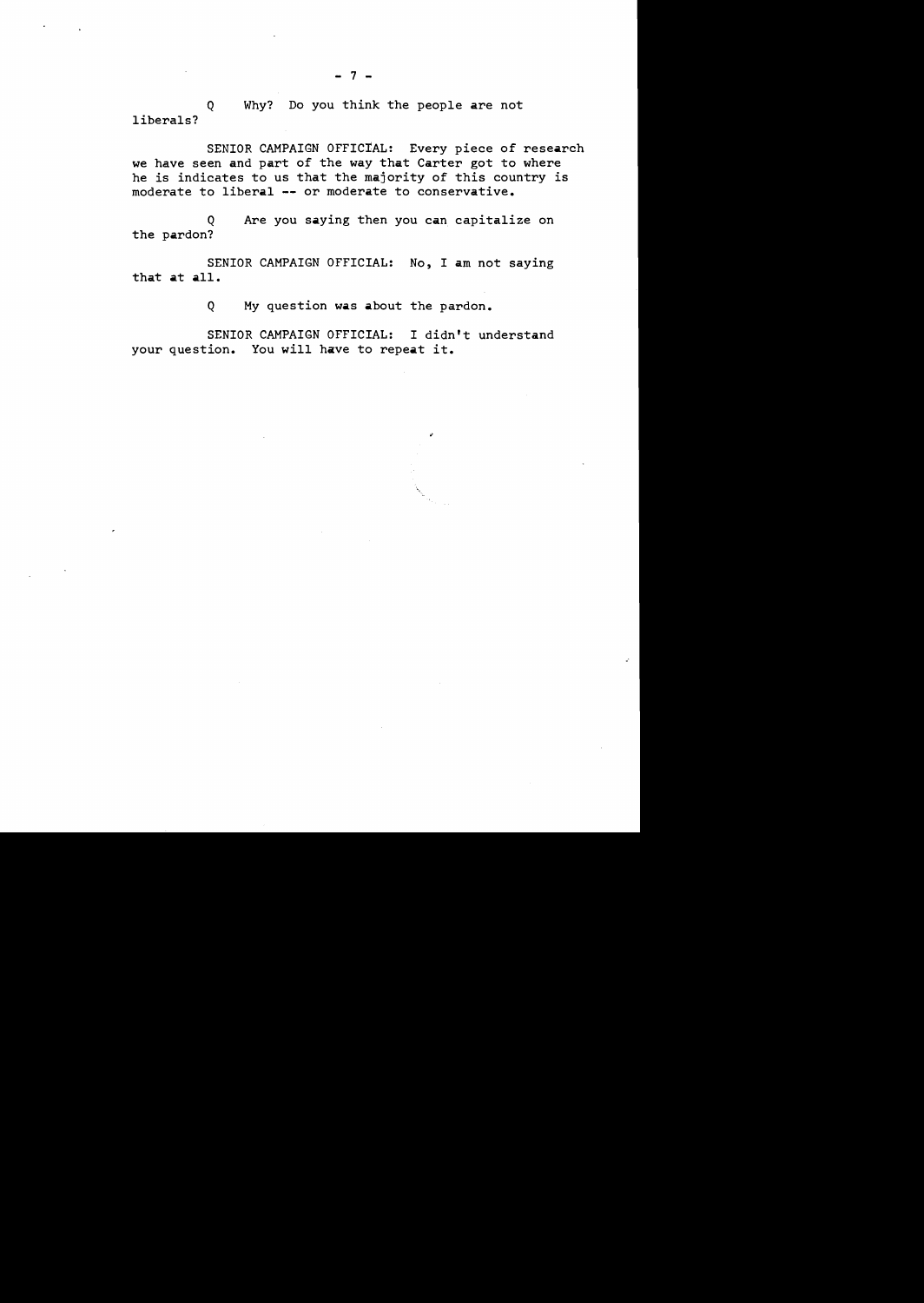Q Mr. Mondale said in his acceptance speech that, "We have just gotten through the worst political crisis in the country and we are led by the man who pardoned the man who did it," and that is an issue as far as he is concerned. After that, Mr. Reagan said, "Nominate me and the Democrats will not have that as an issue."

Is that affecting the way the uncommitted delegates are #alking?

SENIOR CAMPAIGN OFFICIAL: No.

Q What do you think in the Democratic Platform would be a good talking point for the Republicans and what is offensive. to them?

SENIOR CAMPAIGN OFFICIAL: There are great numbers of spending bills -- the Humphrey-Hawkins bill, the National Health Insurance Program, things of that nature, which are tremendous amounts of dollars and I think that is where the debates will rest.

..

Q You said you were going to do well in Hawaii and you have been very hopeful in Hawaii. How about Mississippi?

SENIOR CAMPAIGN OFFICIAL: Mississippi, in our judgment is still wide open -- they are an uncommitted delegation and we know that we have some support in the delegation at this point. A lot of them are truly uncommitted. They are 'wide open.

Q Is the President considering going down there next week?

SENIOR CAMPAIGN OFFICIAL: There has been some discussion of it, but no decision made.

 $Q$  Do you have any ffeel of the Reagan people on not having any credentials challenges? Does that still leave open the possibility that there will be some rules<sup>1</sup> fight at the Convention that would affect the balloting -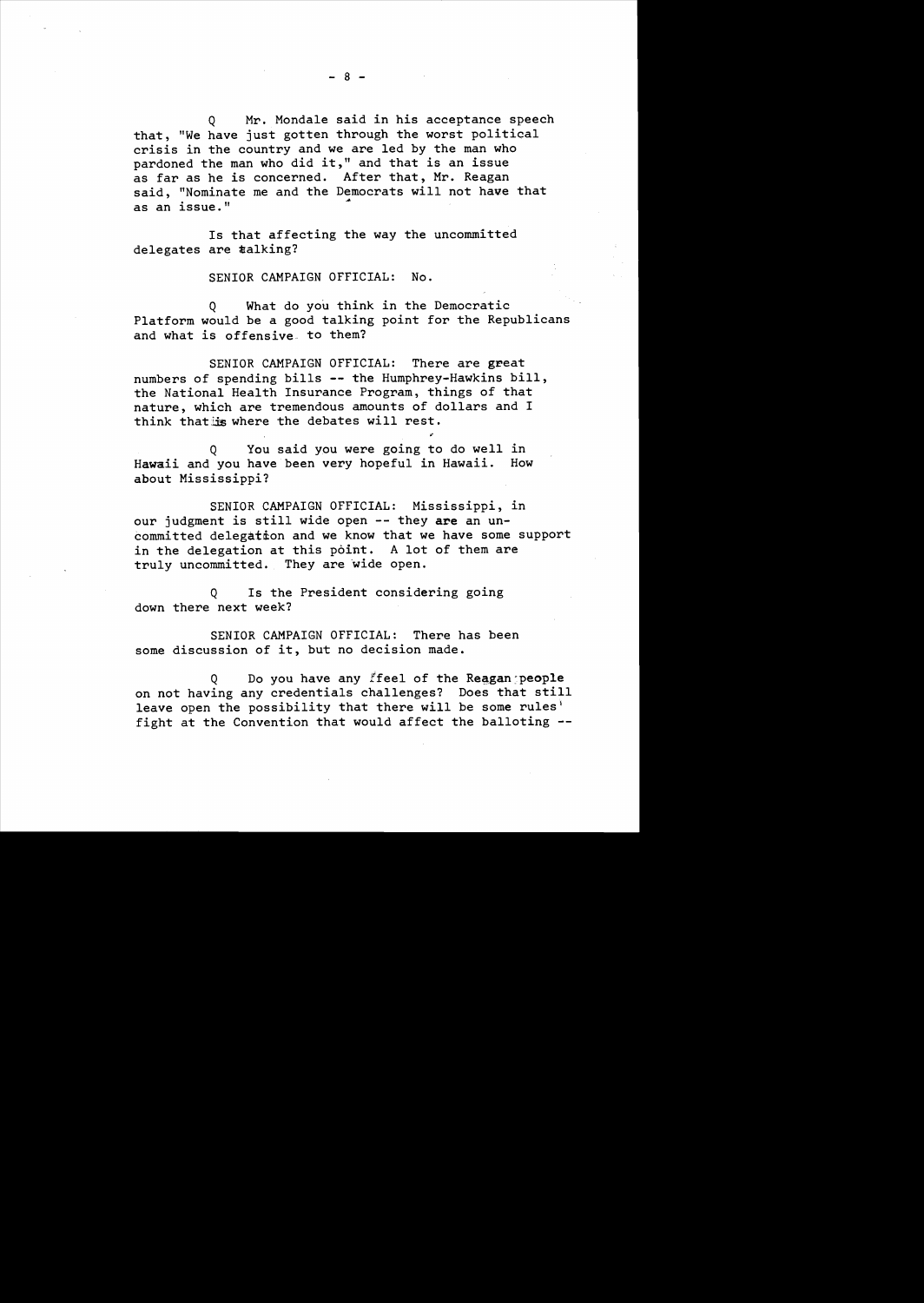for example, requiring Ford delegates to vote for him on the first ballot?

SENIOR CAMPAIGN OFFICIAL: Yes, there could be some rules fights, yes. There is a unity resolution which was passed by the National Committee and that could be a fight in the Rules Committee. That is basically a resolution that says the delegates have to abide by the State laws or the States that they came from in terms of being bound. There could be a fight over that.

Q As the senior campaign [official, do you expect Stu Spencer to resign after the Convention?

SENIOR CAMPAIGN OFFICIAL: I have no intention to, but that is always a good speculative story. In politics, you can always speculate somebody is going to leave.

Q Why is Peter Kaye leaving?

SENIOR CAMPAIGN OFFICIAL: You will have to ask-Rogers Morton that. I am not going to get involved in it.

Q Will there be a President Ford Committee after the Convention or is the Republican National Committee going to take'over?

SENIOR CAMPAIGN OFFICIAL: There will be a President Ford Committee, but there will be very close coordination and cooperation with the Republican National Committee. In fact, we have been in the process over the last three or four months in connection with the Reagan organization of working out the details of how we can best utilize both organizations. It will be much closer than in'the past.

Q Why do you need two?

SENIOR CAMPAIGN OFFICIAL: You don't need two. The point is this, that the President has made the commitment that he wanted his campaign to be worked through and with the National Committee because of the things that have happened in the past. Now, we are trying to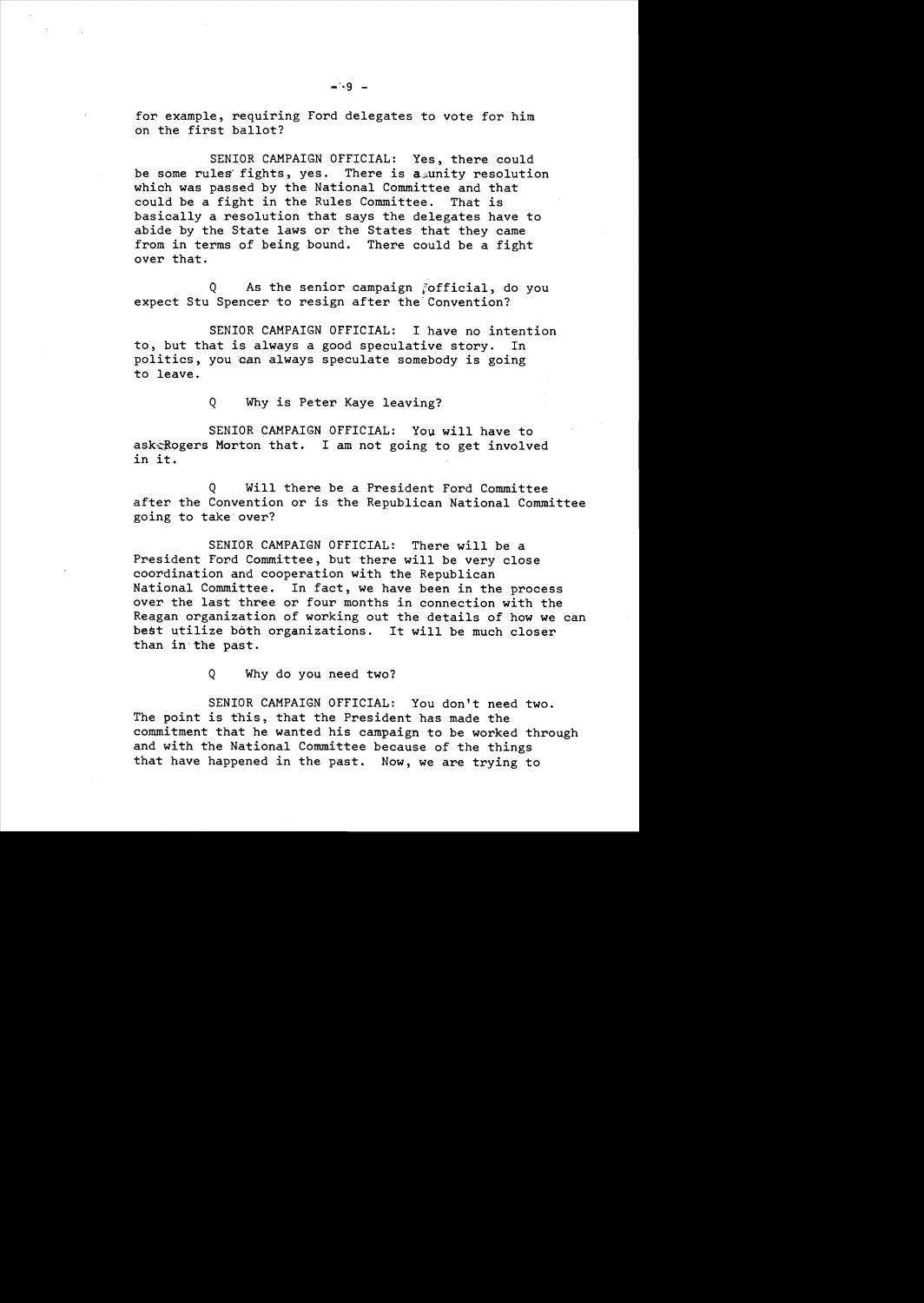fulfill that obligation, and when you only have \$21.8 million to spend, there is a lot of resources at the National Committee that you can use and we want to use them.

Q Did I understand you to say a minute ago that you don't think Reagan is going to pry any of the President's delegates loose?

SENIOR CAMPAIGN OFFICIAL: That is correct.

Q Then, why are all these State delegations being brought into the White House in the next couple of weeks? What is the purpose of these visits?

SENIOR CAMPAIGN OFFICIAL: Some of them are uncommitted, some of them are already committed and it is a situation of getting them in a position so they know the President and what he stands for and keeping it firm.

Q Does this not indicate here that some of these people are borderline delegates?

SENIOR CAMPAIGN OFFICIAL: Any uncommitteds are a borderline delegate, but I don't think that Reagan is going to pull any of them away from us is what I am saying.

MORE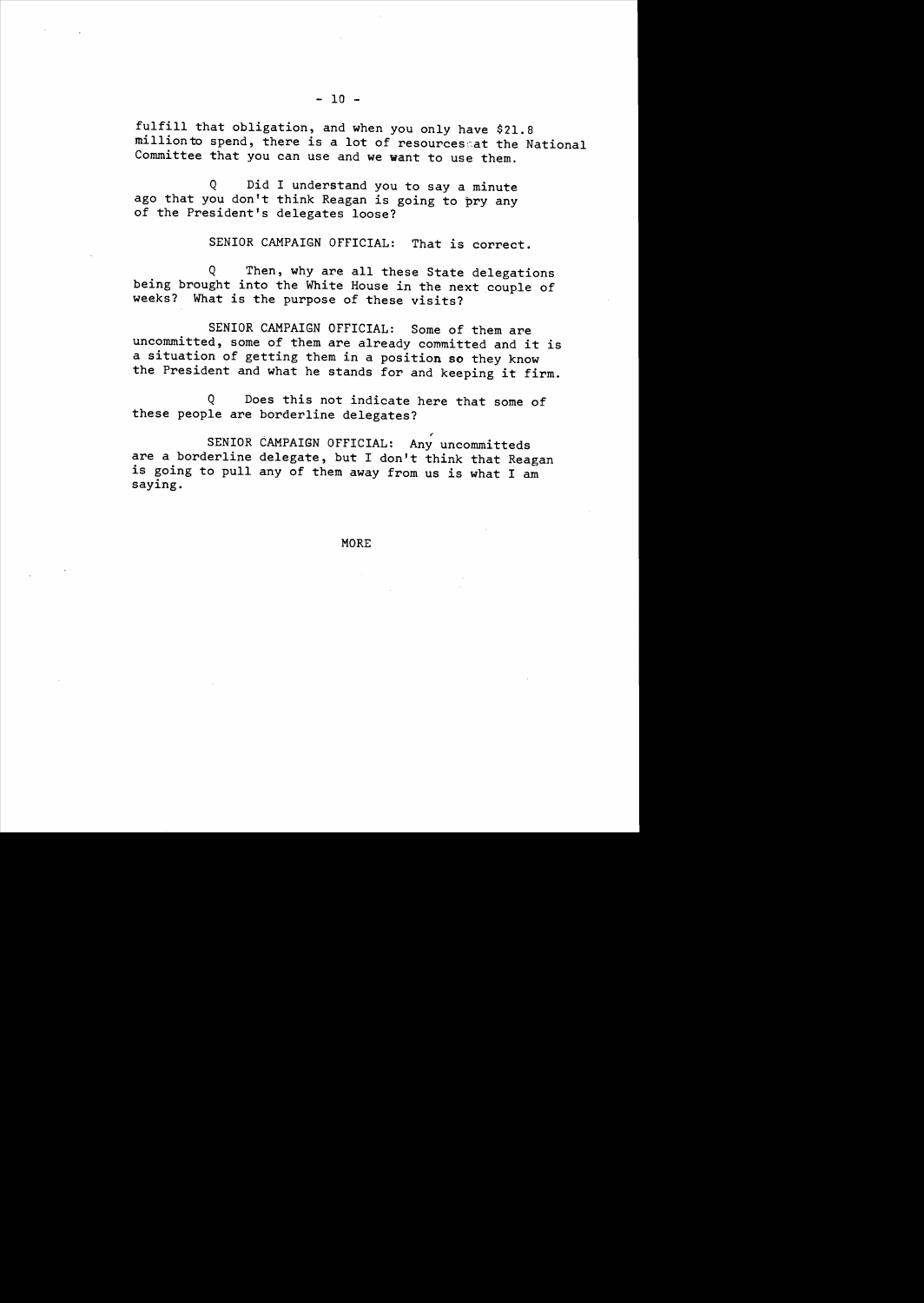know? SENIOR CAMPAIGN OFFICIAL: What do you want to

to have to commit themselves one way or the other? Q For one thing, when are these people going

SENIOR CAMPAIGN OFFICIAL: They can do it at any time. They had a resolution passed. They had a meeting which in essence said that they would go uncommitted to Kansas City. They can hold a meeting tomorrow or this afternoon and uncommit that commitment and divide the delegation up any way that *they* want.

Q So, if the President went down there, presumably he would go before a meeting of some kind at which they would line up? Is that what you are saying?

SENIOR CAMPAIGN OFFICIAL: The invitation we have I think is to appear before a party fund=raising event in Mississippi. Whether he would meet with delegates or not, if he goes, I don't know at this point.

Q Could it end up with Mississippi deciding who the Republican candidate would be?

SENIOR CAMPAIGN OFFICIAL: Mississippi could be very important, Hawaii could be very important because they are the two biggest blocks of uncommitted voters left.

Q How many in Hawaii?

SENIOR CAMPAIGN OFFICIAL: There is a total of 18.

Q How many in Mississippi?

SENIbR CAMPAIGN OFFICIAL: 30.